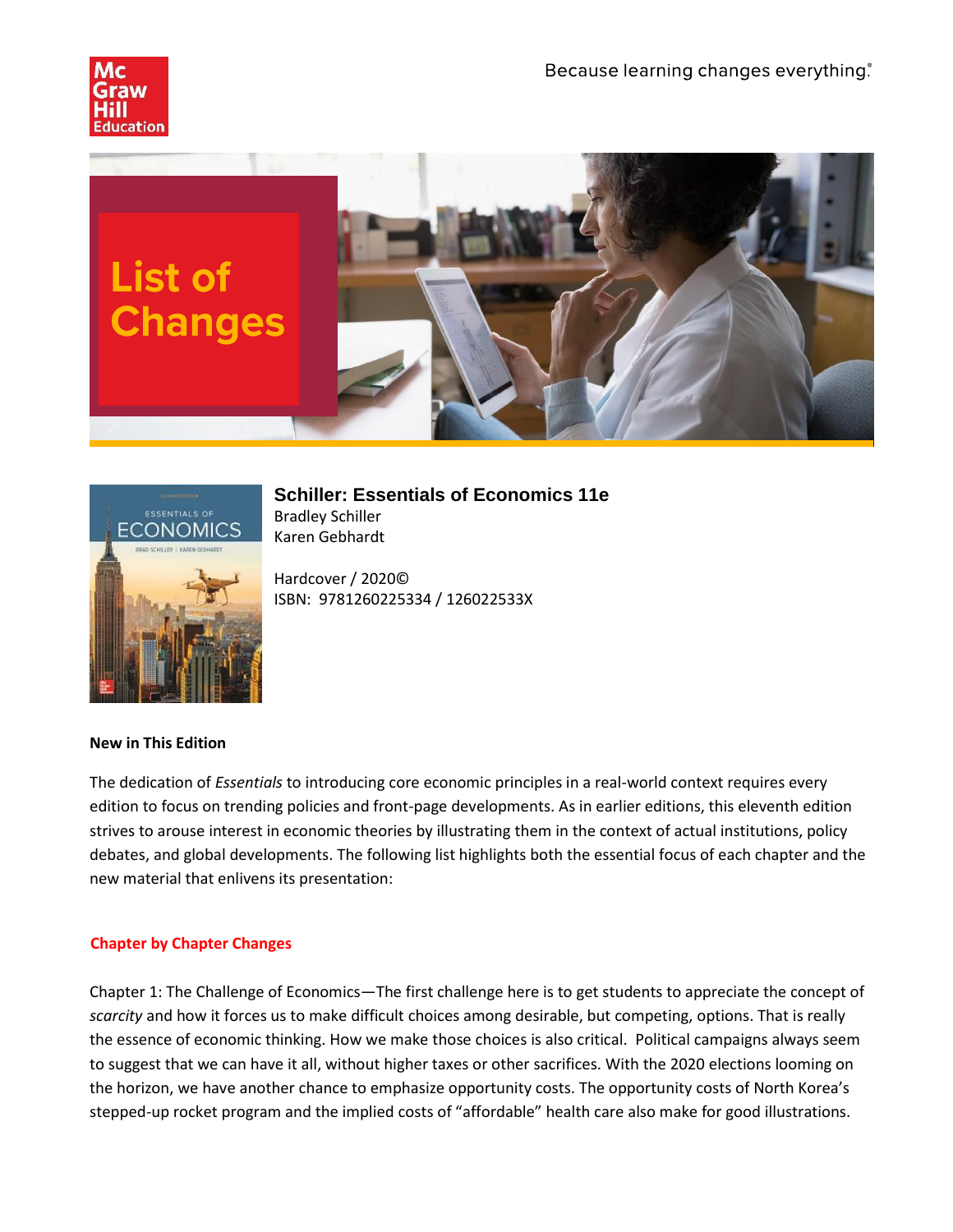Chapter 1 includes eight new Problems, two new Discussion Questions, one new News Wire, and new opinion polls about fears of another recession in 2020 and the prospects for the next generation of Americans.

Chapter 2: The U.S. Economy—The purpose of this chapter is to give students an accurate picture of the size and content of the U.S. economy, especially as compared to other nations. Most students have no sense of how large the U.S. economy is or what it produces or trades. The description here is organized around the core questions of What, How, and For Whom output is produced. The portrait includes the latest data on U.S. and global output, income distributions, and government sectors. New News Wires on global happiness rankings, global inequalities, and manufacturing output vs. employment help put the changing answers to the What question into perspective. There are eight new Problems and a Policy Perspective on global poverty.

Chapter 3: Supply and Demand—This introduction to the market mechanism explains how markets set both prices and production for various goods. Interesting new News Wires include the shortages that accompany new iPhone launches and the impact of falling gasoline prices on sales of electric vehicles. Four new Problems and four new Discussion Questions are included, as well as a new Policy Perspective on post-hurricane price gouging.

#### **Micro**

Chapter 4: Consumer Demand—This chapter starts by looking at patterns of U.S. consumption, then analyzing the demand factors that shape those patterns. The elasticity of demand gets a lot of attention, as illustrated by consumer responses to iMac prices, price hikes at Starbucks, and higher gasoline prices (all new News Wires). There are four new Problems and three new Discussion Questions.

Chapter 5: Supply Decisions—The key point of this chapter is to highlight the difference between what firms *can* produce (as illustrated by the production function) and what they *want* to produce (as illustrated by profitmaximization calculations). The importance of marginal costs in the production decision gets its proper spotlight. The Tesla decision to build a "Gigafactory" in Shanghai is used to contrast the long-run *investment decision* and the short-run *production decision*. The addition of three new Discussion Questions keeps the topic lively.

Chapter 6: Competition—This first look at market structure emphasizes the lack of pricing power possessed by small, competitive firms. Perfectly competitive firms must relentlessly pursue cost reductions, quality improvements, and product innovation if they are to survive and prosper. Although few firms are perfectly competitive, competitive dynamics keep all firms on their toes. Those dynamics affect even the behavior of such giants as Apple (relentlessly trying to stay ahead of the pack)—not just the small T-shirt vendors on beach boardwalks (both new News Wires). How firms locate the most profitable rate of production with the use of market prices and marginal costs is illustrated. The chapter includes four new Problems and three new Discussion Questions. The chapter-ending Policy Perspective considers how competition helps rather than hurts society.

Chapter 7: Monopoly—As a survey introduction to economics, *Essentials* focuses on the differences in structure, behavior, and outcomes of only two market structures—namely, perfect competition and monopoly. This two-way contrast underscores the importance of market structure for social welfare. The monopoly produces less and charges more than a competitive market with the same cost structure, as illustrated with a step-by-step comparison of market behavior. The various barriers monopolies use to preserve their position and profits are illustrated as well. The chapter includes three new Problems, three new Discussion Questions, and three News Wires on monopoly-like behavior in Big Pharma, canned tuna, and oil.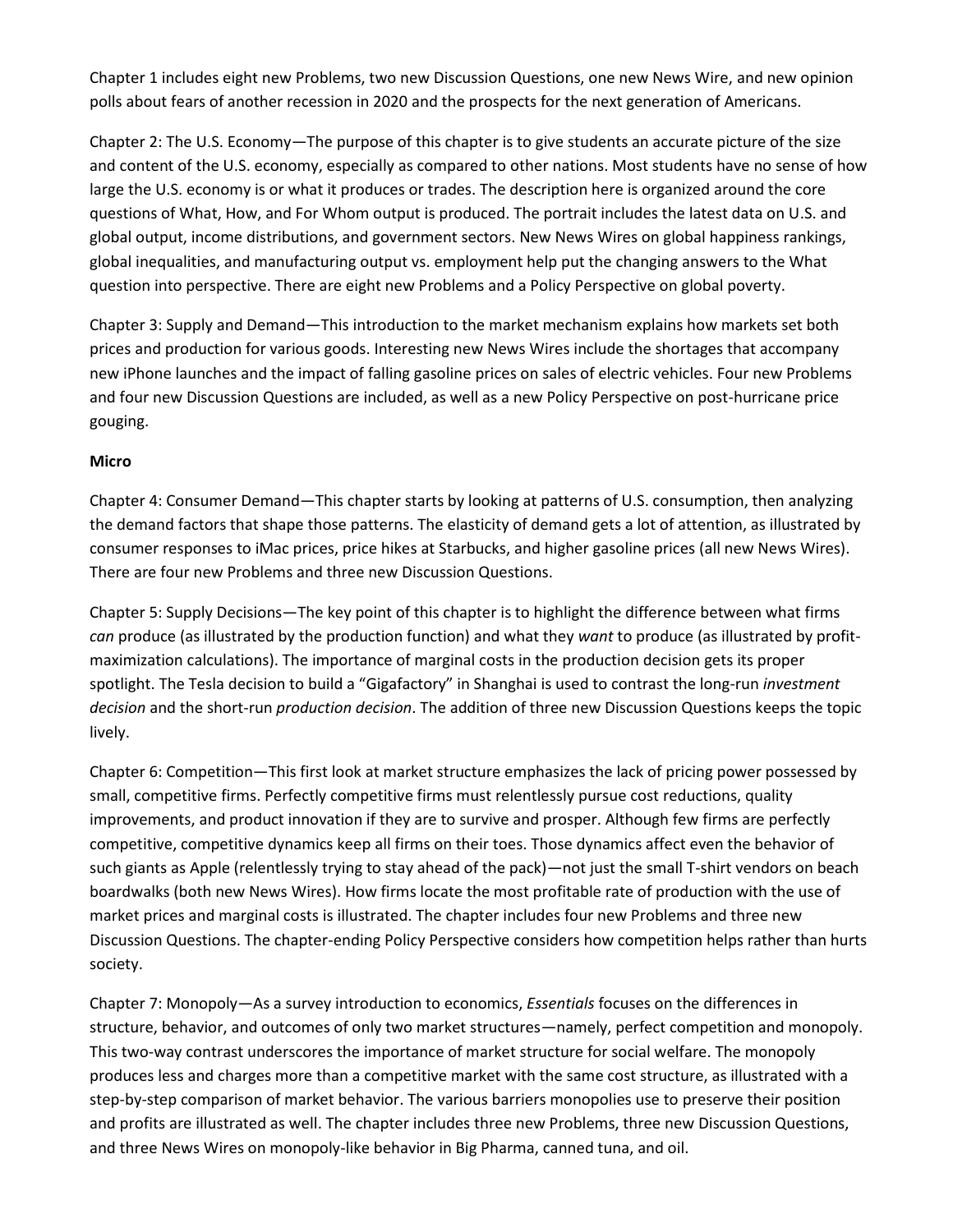Chapter 8: The Labor Market—The looming 2020 elections are showcasing very different views about income equality, minimum wages, unions, and mandatory workforce regulations. This chapter delves into these issues by first illustrating how market wages are set and then examining how various interventions alter market outcomes. Highlighted stories include Dale Earnhardt's earnings, Nick Saban's salary and benefits at Alabama, minimum-wage proposals, and Bernie Sanders' critique of CEO pay. Of special interest to students is the latest data on salaries for college grads in various majors. There are three new Problems and four new Discussion Questions.

Chapter 9: Government Intervention—Another focus of every election is the appropriate role for government in a market-driven economy. This chapter identifies the core rationale for government intervention and offers new illustrations of public goods (Israel's "Iron Dome" anti-missile program) and externalities (the Keystone XL Pipeline). There is also new poll data on trust in government. The chapter includes four new Problems and one new Discussion Question.

#### **Macro**

Chapter 10: The Business Cycle—This introduction to macro examines the up-and-down history of the economy and then looks at the impact of cyclical instability on unemployment, inflation, and the distribution of income. The goal here is to get students to recognize why macro instability is a foremost societal concern. The latest macro data are incorporated, along with a new News Wire on seasonal unemployment, four new Problems, and one new Discussion Question.

Chapter 11: Aggregate Supply and Demand—This chapter gives students a conceptual overview of the macro economy, highlighting the role that market forces and other factors play in shaping macro outcomes. Aggregate supply (AS) and aggregate demand (AD) are assessed, with an emphasis on the distinction between curve positions and curve shifts (the source of instability). The bottom line is that either AS or AD must shift if macro outcomes are to change. A News Wire on the aftermath of Hurricane Harvey illustrates how an aggregate supply curve can shift. There are five new Problems and three new Discussion Questions. The Policy Perspectives section summarizes the broad policy options that President Trump and other presidents have at their disposal to alter market outcomes.

Chapter 12: Fiscal Policy—This chapter highlights the potential of changes in government spending and taxes to shift the AD curve. The power of the income multiplier is illustrated in the context of the AS/AD framework and operationalized with analysis of the 2017 income tax cuts. The implications of fiscal policy for budget deficits are also examined. Updated budget data are included, along with five new Problems and three new Discussion Questions.

Chapter 13: Money and Banks—ApplePay and Bitcoins are used to illustrate differences between *payment services* and *money*. A News Wire focuses on the methods of payment consumers utilize. The core of the chapter depicts how deposit creation and the money multiplier work, using a step-by-step illustration of each. The Policy Perspectives section assesses why Bitcoins aren't really "money." There are six new Problems and one new Discussion Question.

Chapter 14: Monetary Policy—In this chapter, students first get an overview of how the Federal Reserve is organized, including an introduction to Jerome Powell. Then the three basic tools of monetary policy are illustrated, with an emphasis on how open-market operations work. The narrative then focuses on how the use of these monetary tools shifts the AD curve, ultimately affecting both output and prices. News about China's cut in reserve requirements helps illustrate the intended effects. The 2008–2015 spike in excess reserves is also